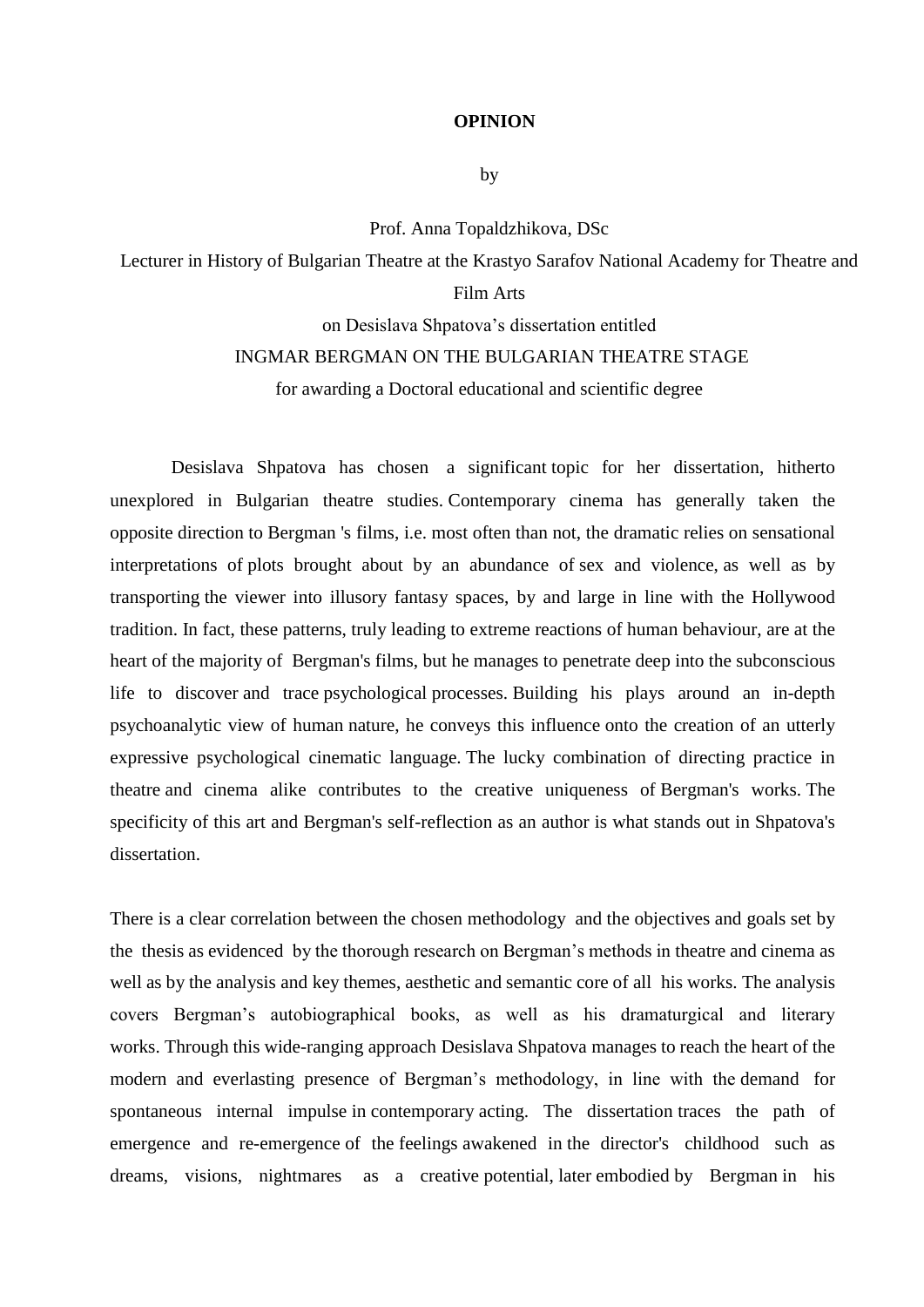works . Childhood is seen in its complex interconnectedness with memory and forgetfulness. The eternal return and re-creation of the memory is also discovered as a source of metaphorical imagery and mythological references in theatre and cinema, and of psychoanalytic insight through work with the actor.

 The merits of the dissertation lie in that it posits Bergman's methodology as applicable to contemporary stage practices. This hypothesis is further supported by Desislava Shpatova' analyses of plays based on texts by Bergman in Bulgaria as well as on the influence of his directorial methods on Bulgarian theatre practice, sketchy as it may be. It is noteworthy, that Desislava Shpatova has a valuable firsthand experience in this field such as her plays *The art of sweeping it under the carpet* staged with the Pazardzhik theatre, *Hour of the Wolf* with the Youth Theatre and *The Change* based on texts written by Liv Ullmann and Ingmar Bergman with University Theatre to NBU. In support of her analytical search, Desislava Shpatova interviews actress Stanka Kalcheva, theatre critic and director Elitsa Mateeva and director Elena Panayotova, the method used being pre-formulated interview questions. The latter produce some valuable observations and reflections related to the topic of the dissertation. In my opinion, a brief explanation of the principle of choice of interviewees (without objections to the choice itself) is needed to justify the reasoning behind the choice of interviewed people who prove the fruitful impact of Bergman's methodology as an upgrade of creative experience.

 The conclusions of the research are aimed directly at stage practices. Building an idea of Bergman's creative power through the analysis of his theatrical and cinematic methodology, which mutually enrich each other, Shpatova proves their value as creative provocation and methodological reference point for the Bulgarian stage. She studies and analyzes the stage interpretations of Bergman's texts in Bulgaria and through them she confirms the possible beneficial influences of his directing methodology. In its entirety, the research work is contributive in nature and unique in its approach on a significant phenomenon in the world of theatre, with an impact on Bulgarian theatre life, albeit so far insufficiently agile. The thesis can be merited for its analysis of Bergman's theatre methodology itself, which supported by case studies, can be productively applied in teaching too.

 To sum up, I would like to stress my satisfaction with the thorough view that Desislava Shpatova's dissertation provides: the introduction to the idea of Bergman's complex personality, the analysis of topics to which he obsessively returns and arduously revisits propagating not only his very personal confessional art, but also his own universal and philosophical nature with visions, memories, nightmares and ecstasy.